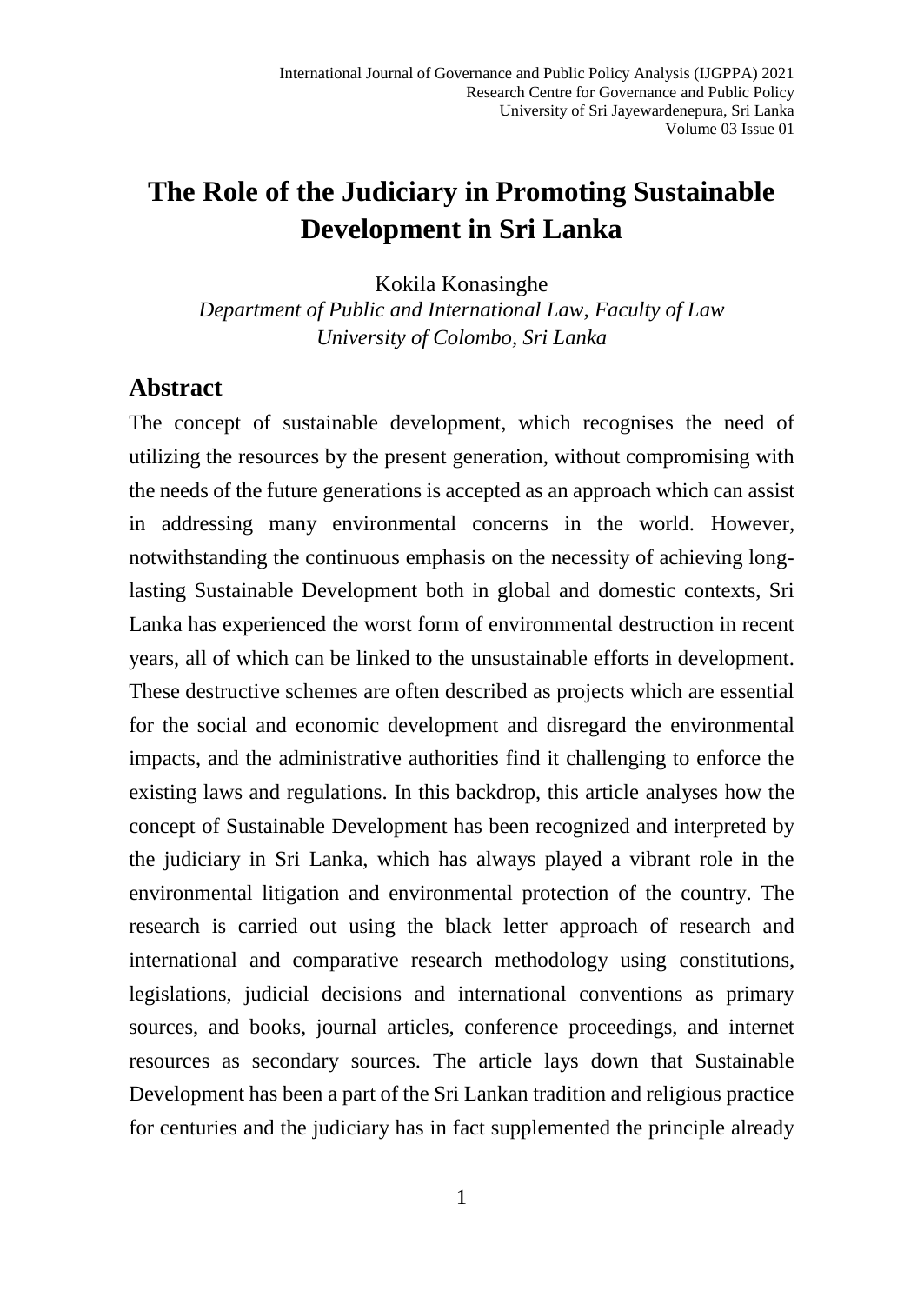found in the very roots of its legal system, linking it to the international instruments and obligations of the country.

**Keywords:** Environmental Protection, Judicial Activism, Sustainable Development, Sri Lanka

### **Introduction**

A myriad of issues associated with the conventional economic oriented development including the continued destruction of the environment, poverty, marginalization and social injustice has warranted the states around the world, governments and administrative authorities to adopt wider definitions of development and to reflect beyond mere economic growth. In 1960s' Rachel Carson emphasized this concern in clear and coherent terms stating, "We stand now where two roads diverge. But they are not equally fair. The road we have long been traveling is deceptively easy, a smooth superhighway on which we progress with great speed, but at its end lies disaster. The other fork of the road the one less travelled by offers our last, our only chance to reach a destination that assures the preservation of the Earth" (Carson, 1962, p. 277). This concern reiterated in several subsequent international agreements, declarations and conventions created the common consensus and acceptance that the development is not only the achievement of short-term economic growth but the attainment of long-lasting Sustainable Development. Moreover, the contemporary interpretation of Sustainable Development places much weight on the environmental protection limb of Sustainable Development. This ideology lays down the preservation of the Earth's ecological integrity and sets limits to both economic and social development. It acknowledges that it is a fundamental and ecological reality that humans are an integral part of the community of life and there are ecological boundaries to be respected at a planetary scale (Bosselmann, 2006).

While the achievement of Sustainable Development forms one of the principal goals of government action plans and policies in Sri Lanka, the country has seen the worst forms of environmental destruction in recent years due to the short-sighted development plans and profit-oriented economic activities. These incidents include, among others, the construction of a road through the UNESCO World Heritage site of Sinharaja forest reserve (Ranawana, 2020),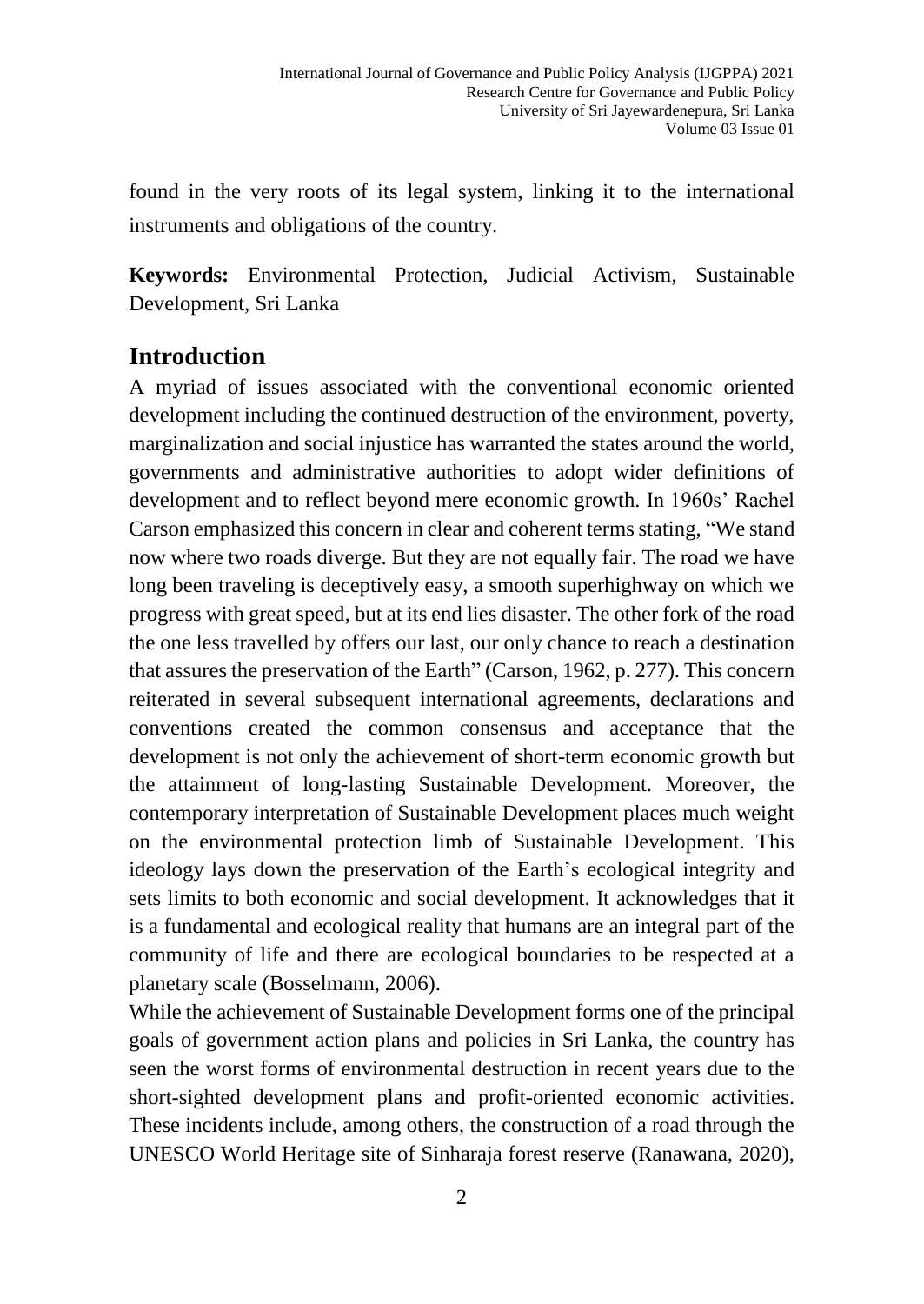construction of an artificial beach in Mount Lavinia and the destruction of Anawilundawa wetland which is one of the six RAMSAR wetlands in Sri Lanka (Ranasinghe, 2020). These incidents clearly demonstrate that Sri Lanka; an island renowned for its rich biological diversity and unparalleled natural beauty, has greatly deviated from the path to sustainability and environmental preservation and will be left a barren island in the near future if no immediate action is taken.

In this backdrop, it is important to analyse how the principle of Sustainable Development has been recognized in the Sri Lankan legal system. It is often accepted that the laws and legal practices can play an extremely significant part in the quest against environmental destruction, since law poses one of the main restrictions on human activities. As correctly pointed out by Aristotle, "at his best, man is the noblest of all animals; separated from law and justice he is the worst" (Jowette, 1885). In discussing the legal recognition of the principle of Sustainable Development in Sri Lanka, the judicial role in accepting, upholding and applying the principle shall be particularly analysed due to three main reasons. Firstly, Sustainable Development did not receive legislative recognition in Sri Lanka up until 2017, and its initial recognition in the legal system had entirely been judicial. Secondly, the role played by the Sri Lankan judiciary in the environmental protection has been extremely vibrant and progressive. This is particularly manifested in the chain of environmental judicial decisions delivered by the Supreme Court of Sri Lanka starting from the landmark *Tikiri Banda Bulankulama v Secretary, Ministry of Industrial Development* (*Tikiri Banda Bulankulama v Secretary, Ministry of Industrial Development,* 2000) judgement. Thirdly, the role of the judge is crucial in the Anthropocene where the environmental issues and their implications rapidly change its face. According to Judge Weeramantry, "It is beyond the competence of the legislature to anticipate every factual situation giving rise to environmental considerations, and consequently, it is the judiciary that would have to handle such situations when they arise for the first time. All these factors leave a significant area for the appropriate exercise of judicial discretion" (Weeramantry, 2005, pp. XVIII – XXV).

Accordingly, this study analyses the role played by the judiciary in Sri Lanka in promoting Sustainable Development while comparatively analysing the domestic application and interpretation of the principle with internationally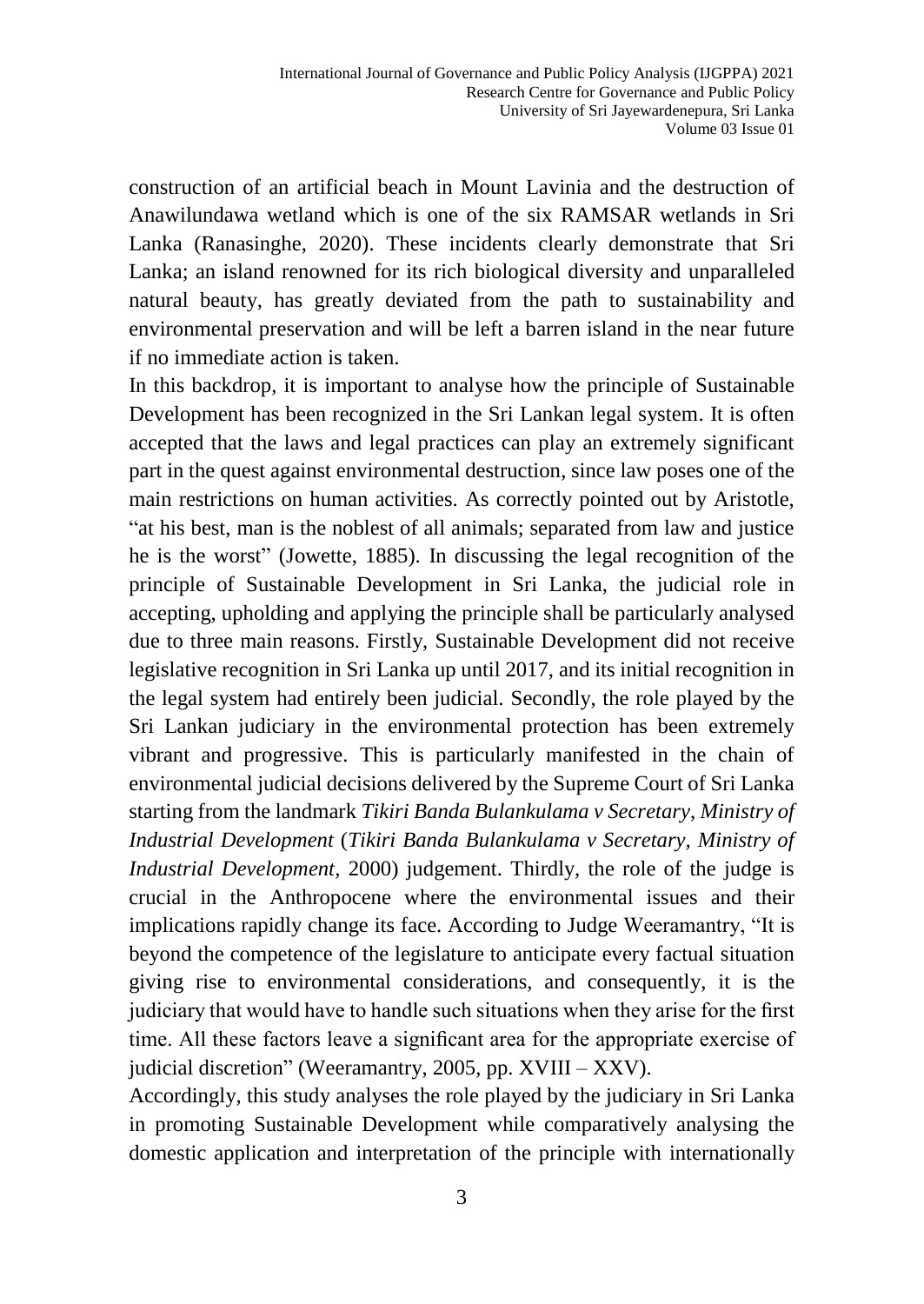accepted standards. Through this analysis, the research seeks to determine whether the Sri Lankan version of the Sustainable Development goes in line with the internationally accepted standards or whether it still contains a room for expansion.

# **Literature Review**

Sustainable Development is a well-recognized and well-respected principle in International Law. The literature review will focus on the recognition the concept has gained through global instruments, judgements and scholarly writings. The concept originally emerged in the UN Stockholm Conference on the Human Environment which considered how human actions were damaging the environment and endangering humankind (De Mel & Sirimanne, 2009, pp. 9-72). More specifically, the idea of Sustainable Development is embodied in principles 4, 13, 15-20 and 21 of Stockholm Declaration adopted on  $16<sup>th</sup>$  June 1972. In terms of principle 4 of the Stockholm Declaration, Man has a distinct obligation to protect and sensibly manage the heritage of wildlife and these concerns should be considered in achieving economic progress. According to principle 13, "states should adopt an integrated and coordinated approach to their development in order to ensure that the development is compatible with environmental protection". Principles 15 to 20 emphasize that human settlement, demographic policies, control of environmental resources, science and technology and education should all take environmental protection into account. Principle 21 lays down that the "States have the sovereign right to exploit their own resources pursuant to their own environmental policies". All these principles reiterate the necessity of ensuring that the economic development of states is environmentally benign.

Then in 1987, the report of the UN sponsored Brundtland Commission titled 'Our Common Future', pointed out that while economic growth cannot stop, it must adopt to accommodate the planet's ecological limits (De Mel & Sirimanne, 2009, pp. 9-72). The most commonly cited definition of Sustainable Development was laid down by the Brundtland Commission which defines it as "the development that meets the needs of the present without compromising the ability of future generations to meet their own needs" (Brundtland, 1987). The Rio Declaration which is viewed as the genesis of the theoretical articulation of Sustainable Development came into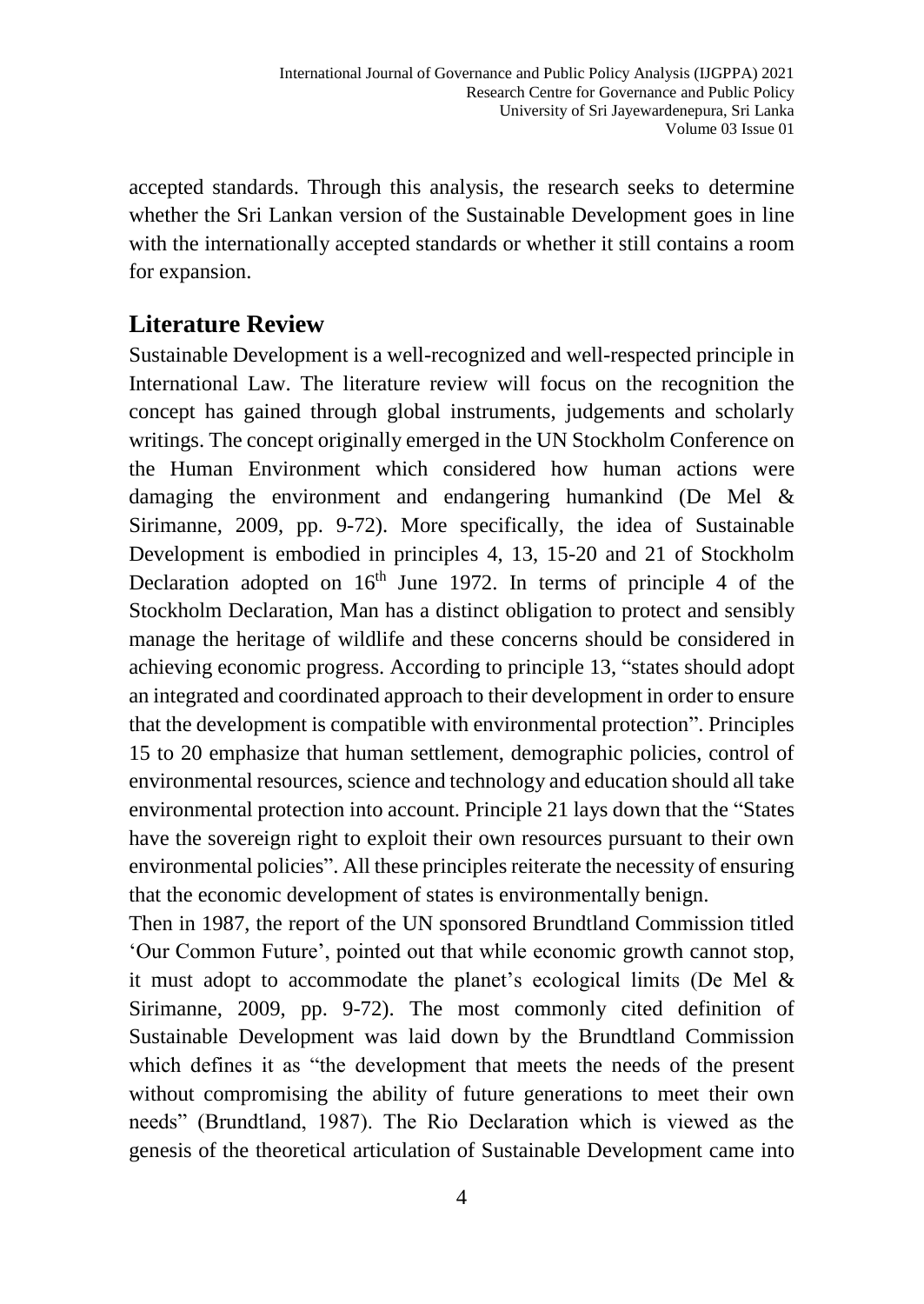force in 1992. Although the declaration is non-binding, the principles in the declaration were formulated in strong legal terms (Barral, 2012, pp. 377–400). According to principle 4 of the Rio Declaration in 1992, "in order to achieve Sustainable Development, environmental protection shall constitute an integral part of the development process and cannot be considered in isolation of it". Principle 25 of the same declaration lays down that, "peace, development and environmental protection are interdependent and indivisible". The recognition of the Sustainable Development in both Stockholm and Rio is anthropocentric; most particularly, principle 01 of Rio Declaration considers human beings as the central concern of environmental decision making. While the two instruments failed to give an adequate consideration to the intrinsic values of nature independent of their relative usefulness to human beings, the role played by these two milestone instruments in the subsequent concrete recognition of Sustainable Development principle as an integral part of the environmental protection legal regimes; both domestic and international cannot be undermined.

References to Sustainable Development can now indeed be found in 112 multilateral treaties, roughly 30 of which are aimed at universal participation (Barral, 2012, pp. 377-400). This points out the common consensus existing among the international community on the significance and worldwide acceptance of the concept of Sustainable Development (Barral, 2012, pp. 377– 400). The United Nations Sustainable Development goals and 2030 Agenda provide a comprehensive platform to measure progress towards sustainability. Sustainable Development has now even accorded the status of a Customary International Law principle. The academic debate on this matter is however inconclusive. The most authoritative opposition to Sustainable Development's customary status has been expressed by Lowe who holds that the concept is not and cannot be a legal principle as it lacks normative status (Lowe, 2012, pp. 19–38). While there is no general commitment on the states to develop sustainably, there is an obligation to implement measures aimed at achieving Sustainable Development. In the *Shrimp-turtle case* the World Trade Organisation's Appellate Body recognized the relevance of Sustainable Development for solving the dispute, and even drew specific legal consequences from it (United States Import Prohibition of certain Shrimp and Shrimp Products, 1998).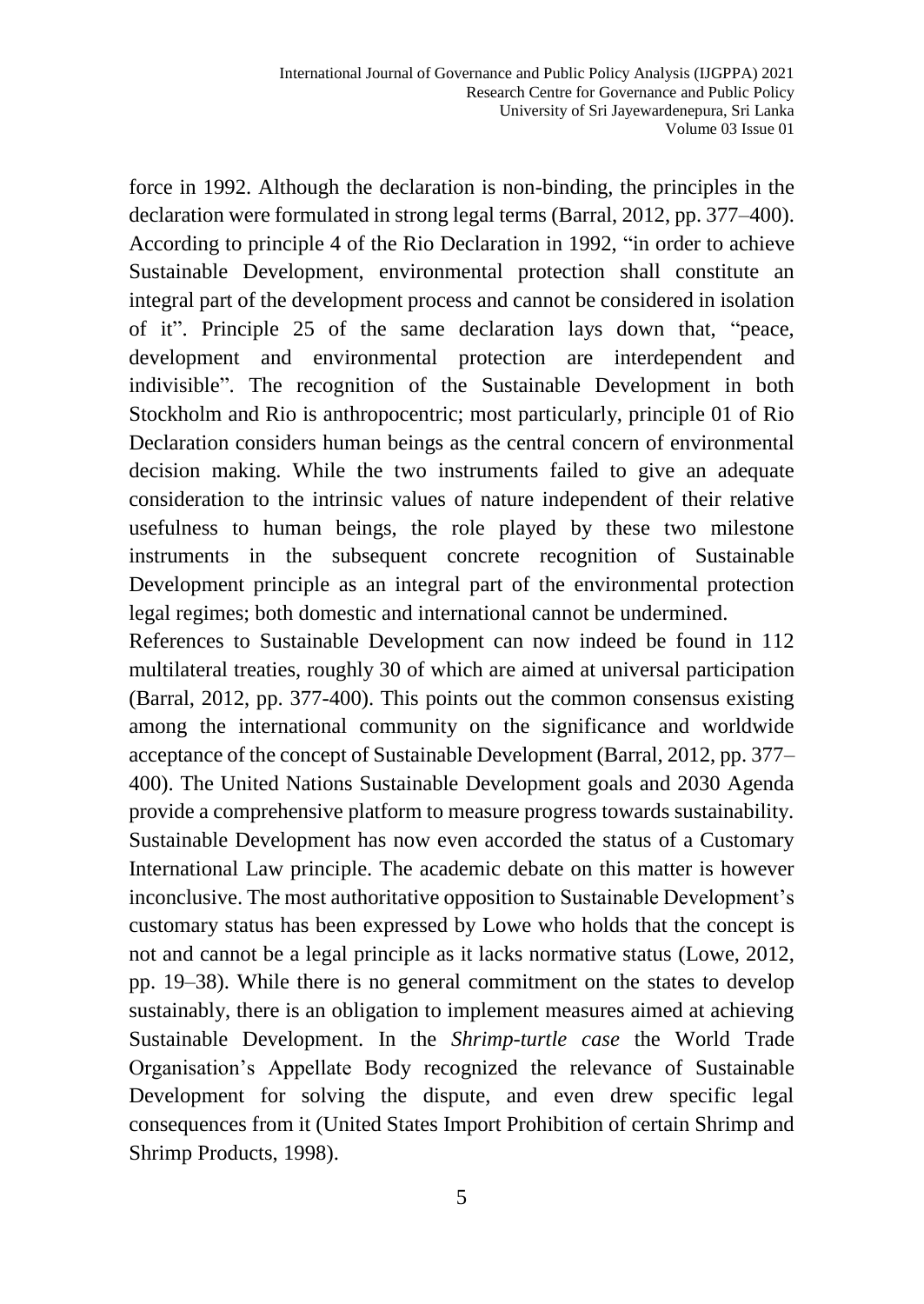In the landmark *Gabcíkovo-Nagymaros Project Case*, the International Court of Justice recognized the significance of Sustainable Development independently of its inclusion in a treaty (*Gabcíkovo-Nagymaros Project Case (Hungary v Slovakia),* 1997). The judgement of the court describes Sustainable Development as a concept as opposed to a principle. In the exact words of the court:

"Throughout the ages, mankind has, for economic and other reasons, constantly interfered with nature. In the past, this was often done without consideration of the effects upon the environment. Owing to new scientific insights and to a growing awareness of the risks for mankind for present and future generations - of pursuit of such interventions at an unconsidered and unabated pace, new norms and standards have been developed, set forth in a great number of instruments during the last two decades. Such new norms have to be taken into consideration, and such new standards be given proper weight, not only when states contemplate new activities but also when continuing with activities begun in the past. This need to reconcile economic development with protection of the environment is aptly expressed in the concept of Sustainable Development" *(Gabcíkovo-Nagymaros Project Case (Hungary v Slovakia),* 1997, p. 51).

However, a careful analysis on the weight placed by the court on Sustainable Development in the judgement shows that the Sustainable Development was considered a principle in the judgement irrespective of the use of the word concept to define it. Although the majority did not wish to go this far, the implication is that Sustainable Development is a legal principle, and in particular that other states have standing to complain of a failure to give proper weight to Sustainable Development in decisions regarding development projects (Boyle, 1997, p. 8).

In the separate opinion of Judge Weeramantry in the same case, his lordship recognized Sustainable Development as a principle and held:

"Development can only be prosecuted in harmony with the reasonable demands of environmental protection. It is thus the correct formulation of the right to development that right does not exist in the absolute sense, but is relative always to its tolerance by the environment. The right to development as thus refined is clearly part of modern International Law.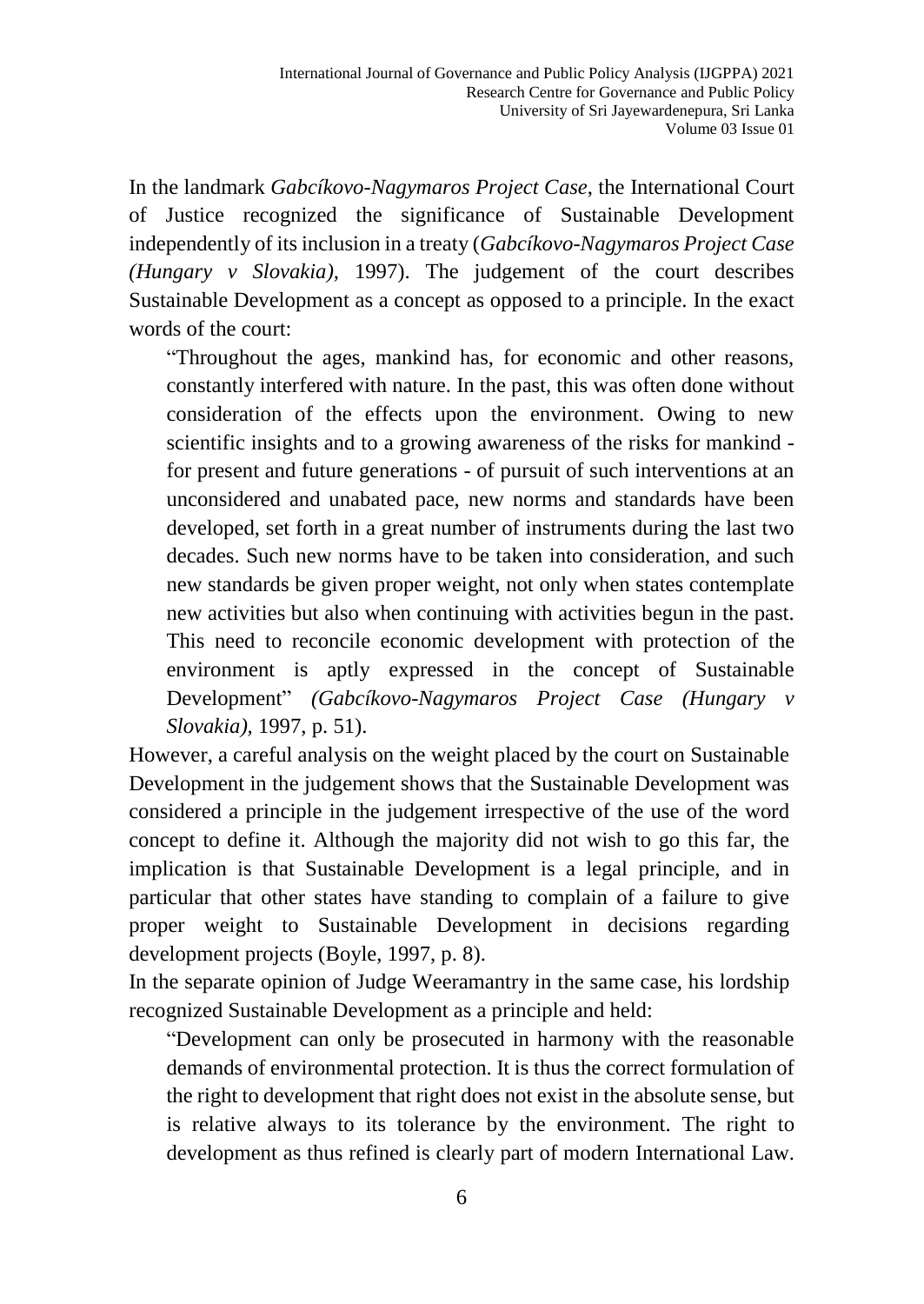It is compendiously referred to as Sustainable Development" *(Gabcíkovo-Nagymaros Project Case (Hungary v Slovakia),* 1997, p. 89).

The separate opinion of Judge Weeramantry in 1997 interestingly established how the needs of development can be reconciled with the protection of the environment using the ancient traditions followed in Sri Lanka.

*In the* Pulp Mills case*, the Court made some limited but interesting comments on the legal implications of Sustainable Development by ascertaining that the object of article 27 of the Statute of the River Uruguay (which Argentina claimed Uruguay had breached) was "consistent with the objective of Sustainable Development" (Lowe, 2012, pp. 19–38). The court placed the right of equitable use within the broader context of Sustainable Development and stressed the obligation of each state to protect the river environment and its flora and fauna, and to take the necessary measures required by the treaty. These judicial pronouncements clearly indicate that the principle of Sustainable Development has well been recognized in the international legal regime at least as an objective and accordingly all the states shall respect their obligation to carry out developmental activities sustainably*.

# **Methodology**

The research was carried out using two fundamental methodologies. The first of these methodologies; black-letter approach of research, perceives law as a pure concept, independent of morality, politics, power or other outer influences(Chynoweth, 2004, pp. 481–502). This methodology is used to have a deep and an objective analysis of the law in the text, including legal provisions and judicial decisions that recognize and uphold Sustainable Development. Also, international and comparative research methodology is long used by the legislators and practitioners in the field of Environmental Law (Grossfeld, 1990) to assess the similarities and differences in environmental laws and practices in different jurisdictions, and what these commonalities or divergences reveal (Davis, 2017). The methodology is used in this study to compare the Sri Lankan version of Sustainable Development with its international counterpart. In doing so, international standards were used as the benchmarks against which the domestic application and construction of the Sustainable Development principle is assessed.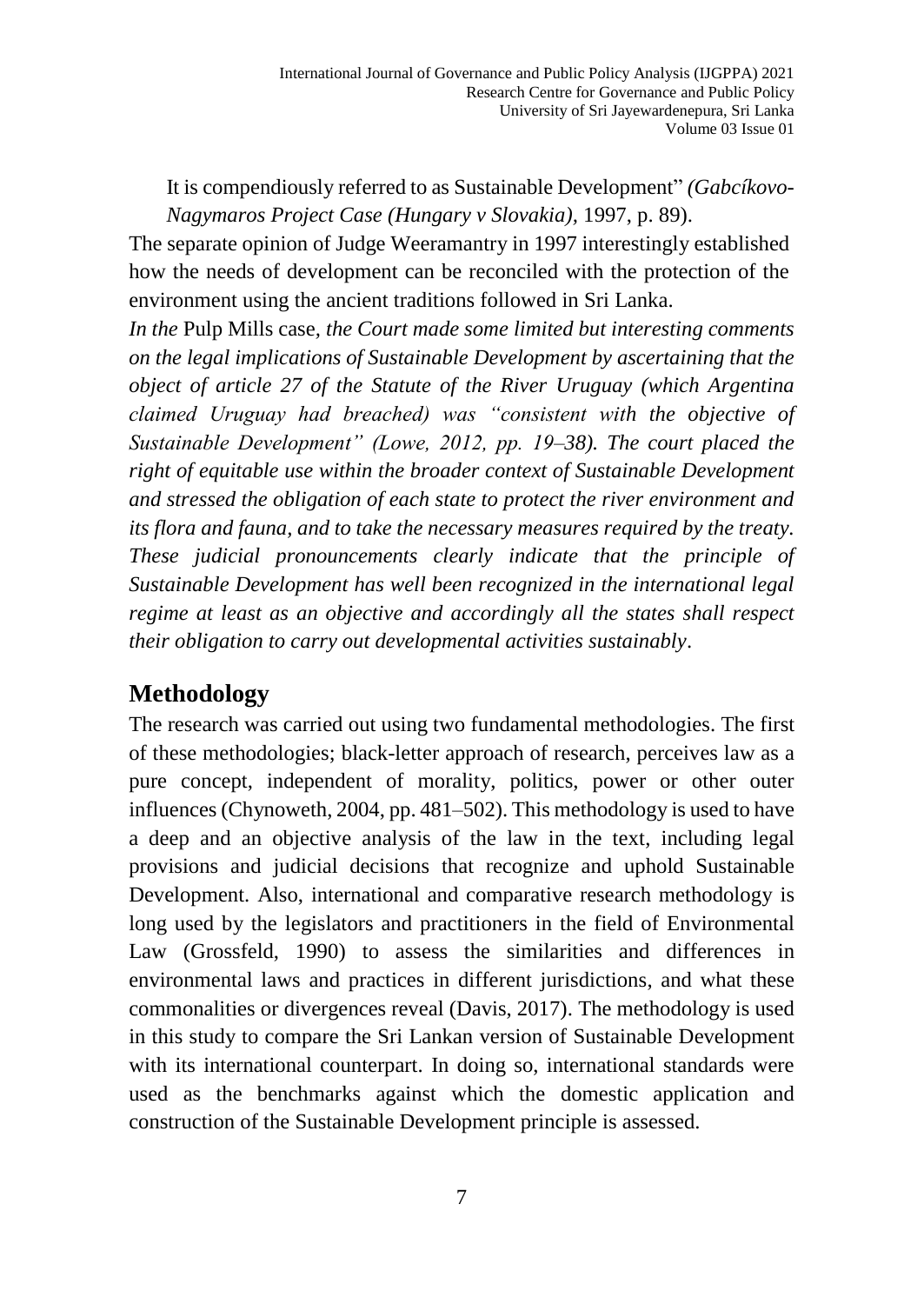## **Analysis and Discussion**

In this part, the author seeks to discuss how the principle of Sustainable Development is recognized in the Sri Lankan tradition and religious practice, and the domestic legal recognition of the principle, particularly through judicial activism.

### **The Recognition of Sustainable Development in Sri Lankan Tradition and Religious Practice**

A careful analysis into the Sri Lankan tradition and religious practice clearly demonstrates that Sustainable Development is not an alien concept to Sri Lanka, it has long been recognized, respected and practiced in the domestic lifestyle of the country. To be precise, sources reveal that Sustainable Development and living in harmony with nature had been a significant part of the day to day lives of the Sri Lankans, centuries before its formal recognition in international legal instruments. According to Mahavamsa, the Great Chronicle of Ceylon, written in the  $5<sup>th</sup>$  or  $6<sup>th</sup>$  century, assumably by the Buddhist monk Mahānāma (later translated into English), the Sri Lankan indigenous communities are predominantly Sinhalese Buddhists who claim a heritage of 2500 years of civilization. According to the same source, this civilization is fundamentally shaped by the Buddhist Philosophy and advices of Buddhist monks (Geiger, 2003). According to Fonseka, in ancient Sri Lanka, political power could not be exercised independent of Buddhism and even the foreign invaders respected it and followed Buddhist traditions (Fonseka, 2009). In this context, it is pertinent to discuss the Buddhist recognition of Sustainable Development.

The necessity of living in harmony with nature has been emphasized throughout all three pitakas (chapters) referred to by the Buddhists; Sutta Pitaka, Vinaya Pitaka and Abhidamma Pitaka. One of the Thun Suttas (three scriptures) embodied in Sutta Pitaka, Karaniya Metta Sutta emphasizes certain qualities that shall be possessed by human beings; contented (Santhussako) and easily satisfied (Subharo) which fundamentally coincide with the idea of rationale, prudent and wise use of natural resources emphasized by the principle of Sustainable Development ('Piruvana Poth Wahanse', 2008). The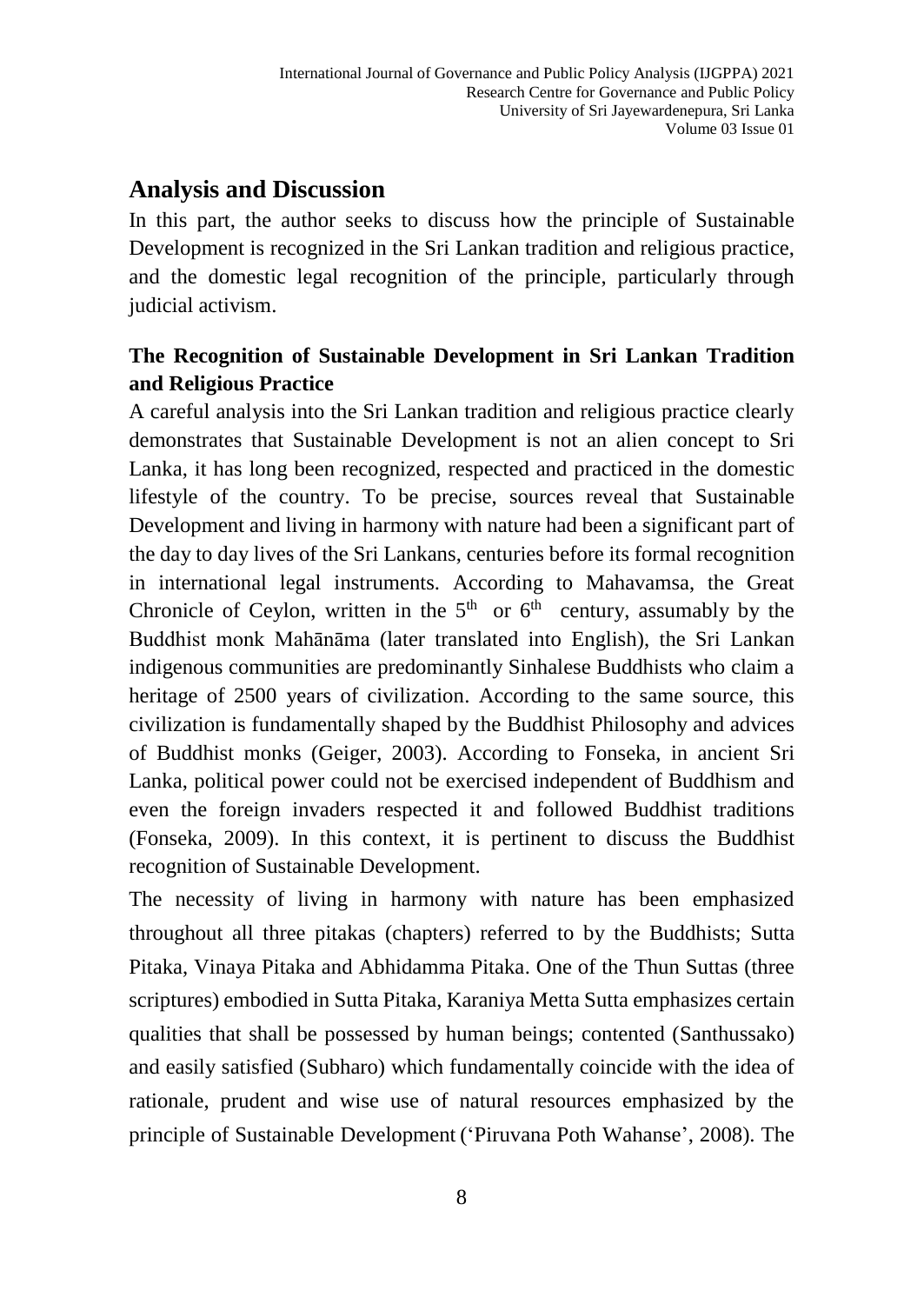Maha Mangala Sutta, states the necessity of living in a suitable and pleasant locality (Patirūpa-desa vāso ca). A comfortable house is not sufficient to meet this requirement, one's surroundings must also be safe both socially and environmentally are two aspects emphasized in the concept of Sustainable Development. The Aggañña Sutta of Digha Nikaya provides how mother nature, being displeased with the exploitative behaviour of the selfish people, inflicted mild punishments on them including the withdrawal of bounteousness and generosity (Wimalaratana, 2010, pp.174-181). The Sutta stresses out the need for sustainable use of the environment and possible adverse consequences of the overexploitation of Earth's resources. The Sadāparibhūta Bodhisattva Sutta explains how Bodhisattva lived extremely carefully not to harm the Earth, how he disposed of his garbage, walked and talked with ultimate respect to the mother Earth (Yun, n.d.). Vinaya Pitaka, which contains rules of discipline for bhikkhus and bhikkhuṇīs, imposes several rules on the conduct of the monks to make them respect the environment and all its constituents while encouraging harmonious living with nature. According to Bhutagamavagga Pacittiakanda in Pacittiya Pali, monks are prohibited from cutting trees, excreting stool and urine in green grass and into the water, and spitting into and discharging garbage on waterways. Bhikkhunis are prohibited from throwing dust and waste from windows or in the fields full of crops. ("Vinaya Pitaka: The Basket of Guidance", 2012). These rules of conduct clearly establish a sustainable living in accordance with the nature. Buddha explains how a monk should go on alms round, just the way "a bee gathers honey from the flower without injuring its color or fragrance" ('The Dhammapada', 1985). This clearly explains that one's being shall not be a burden to the Earth.

Other than the above references, the need of protecting the environment has been reiterated in many instances in Buddhism. The Dhammapada states: "Cut down the forest (lust), but not the tree; from the forest springs fear. Having cut down the forest and the underbrush (desire), be passionless, O monks" ('The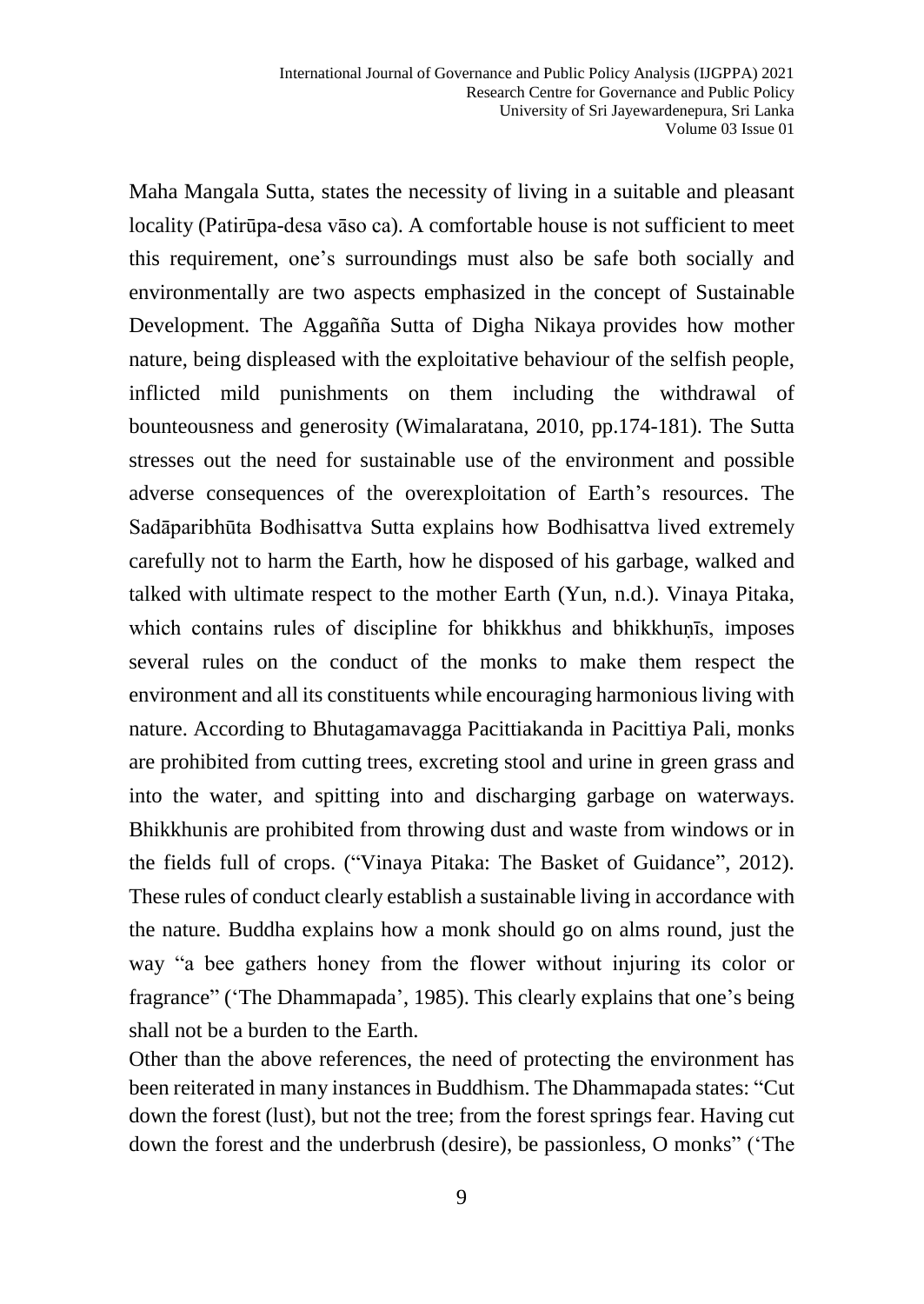Dhammapada', 1985*)* and thus envisages that the man shall attempt the destroyance of forest named kleshas and not deforestation. In Vanaropa Sutta, the Buddha states: "*Ārāmaropā vanaropā, ye janā setukārakā; Papañca udapānañca, ye dadanti upassayaṃ"* which translated into English means that "those who plant orchards and gardens, who plant groves, who build bridges, who set up sheds by the roadside with drinking water for the travellers, who sink wells or build reservoirs, who put up various forms of shelter for the public, are those in whom merit grows by day and by night. They are the people that are established in the Dhamma, that are endowed with morality and that are bound for the deva realms" (Basnayake, 2016).

The ancient practices and lifestyles of the people in Sri Lanka were highly influenced by Buddhism and Buddhist practices and were therefore, extremely sustainable and environmentally benign. These practices were referred to by Judge Weeramantry in his famous separate opinion in *Gabcíkovo-Nagymaros Project Case*, where his Lordship states;

"I refer to the ancient irrigation-based civilization of Sri Lanka. It is a system which, while recognizing the need for development and vigorously implementing schemes to this end, at the same time specifically articulated the need for environmental protection and ensured that the technology it employed paid the due regard to environmental considerations. This concern for the environment was reflected not only in its literature and its technology, but also in its legal system, for the felling of certain forests was prohibited, game sanctuaries were established, and royal edicts decreed that the natural resource of water was to be used to the last drop without any wastage" (*Gabcíkovo-Nagymaros Project Case (Hungary v Slovakia*)*,* 1997, p. 96).

His Lordship further states:

"Another such environmentally related measure consisted of the 'forest tanks' which were built in the jungle above the village, not for the purpose of irrigating land, but to provide water to wild animals" (*Gabcíkovo-Nagymaros Project Case (Hungary. v Slovakia*), 1997, p. 96).

Apart from these practices specifically cited in a prestigious judgement of the International Court of Justice, the construction of buildings and gardens, land and water management, and the conservation of the wildlife in the ancient Sri Lanka carry and reflect sustainability aspects which are clearly manifested in Kokabha, Badulla and Mihintale stone inscriptions, and the rock inscriptions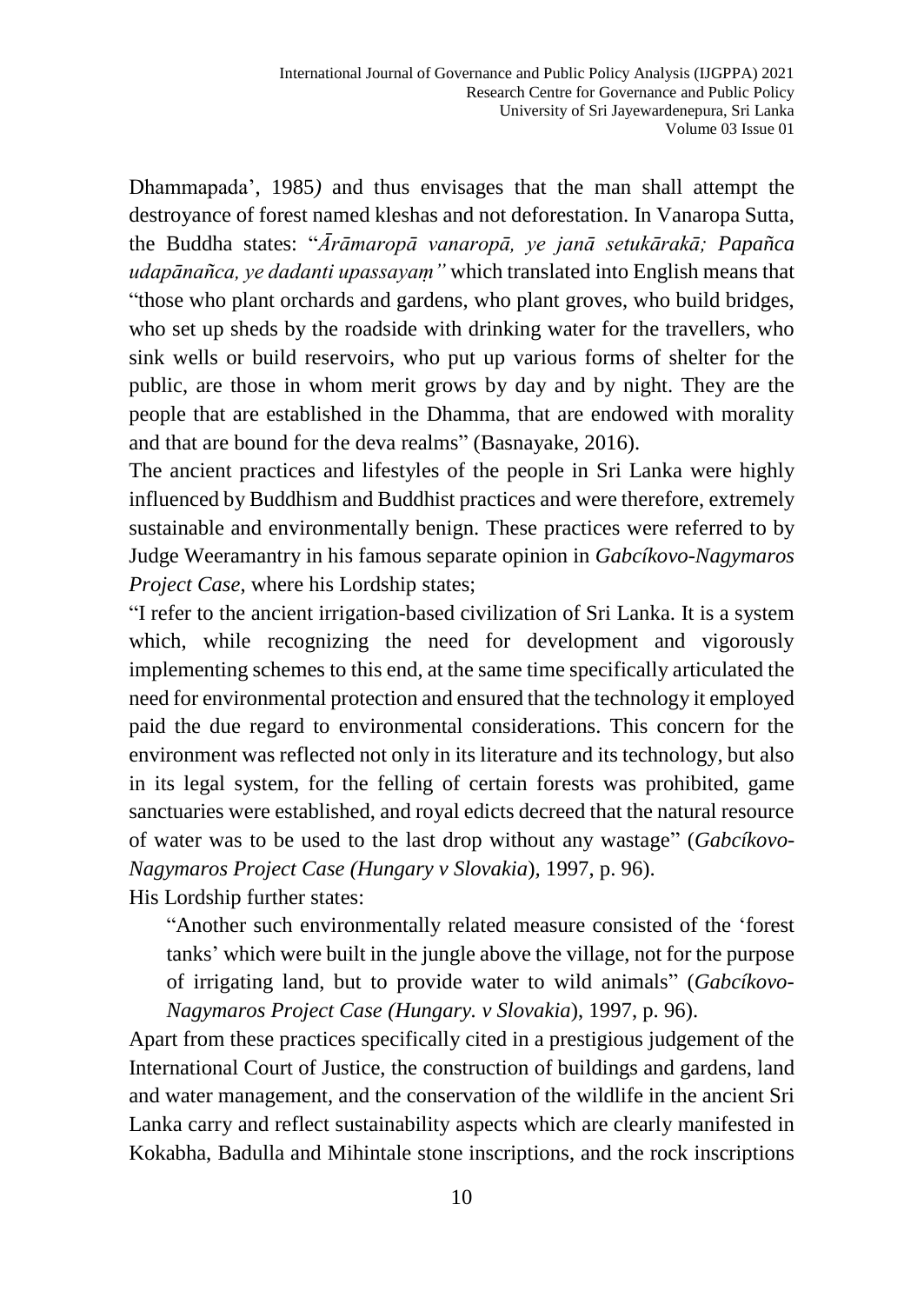of Kassapa the 5<sup>th</sup>, Mahinda the 4<sup>th</sup>, Gajabhahu the 2<sup>nd</sup> and Sirisangabo kings (Fonseka, 2009). These practices and traditions are not merely a memory or a ruin of a gone era, but as correctly pointed out by Judge Weeramantry, "are the source from which the legal concepts of a civilization derive, and the ultimate yardstick and touchstone of their validity" (*Gabcíkovo-Nagymaros Project Case (Hungary v Slovakia)*, 1997, p. 105). In this sense, it cannot be denied that Sustainable Development had long been an essential part of the Sri Lankan legal system, centuries before it was given a formal legal recognition by the international community.

#### **The Legal Recognition of Sustainable Development in Sri Lanka**

The initial recognition of the principle of Sustainable Development in Sri Lanka was purely judicial. It had not received a formal recognition within the legal spectrum of Sri Lanka until the landmark *Tikiri Banda Bulankulama v Secretary, Ministry of Industrial Development* (*Tikiri Banda Bulankulama v Secretary*, Ministry of Industrial Development, 2000) judgement was delivered by the Supreme Court in the year 2000. The case arose out of a proposed agreement sought to be entered into by the then government in Sri Lanka to lease out a Phosphate mine situated in the Eppawela region to a foreign company named Freeport Mac Moran of USA. In the judgement honourable Justice Amerasinghe referred to the principles 14 and 21 of the Stockholm Declaration in 1972 and principles 1, 2, 4 of the Rio Declaration in 1992, and held that Sri Lanka as a member country of the United Nations, cannot disregard or ignore the principles set out in these two declarations and they should be recognized as 'soft law'. Moreover, his lordship stated:

They would be binding if they have been either expressly enacted or become a part of the domestic law by adoption by the superior Courts of record and by the Supreme Court in particular in their decisions (*Tikiri Banda Bulankulama v Secretary*, Ministry of Industrial Development, 2000, p. 274).

Thus, incorporating these principles into the corpus of domestic law in Sri Lanka. In the case, Justice Amerasinghe accepted, without any objection, the need of utilizing the Phosphate mine but at the same time emphasized the need of doing it sustainably. In stating that Justice Amerasinghe, following the footpath of Judge Weeramantry, made references to the sustainable and stable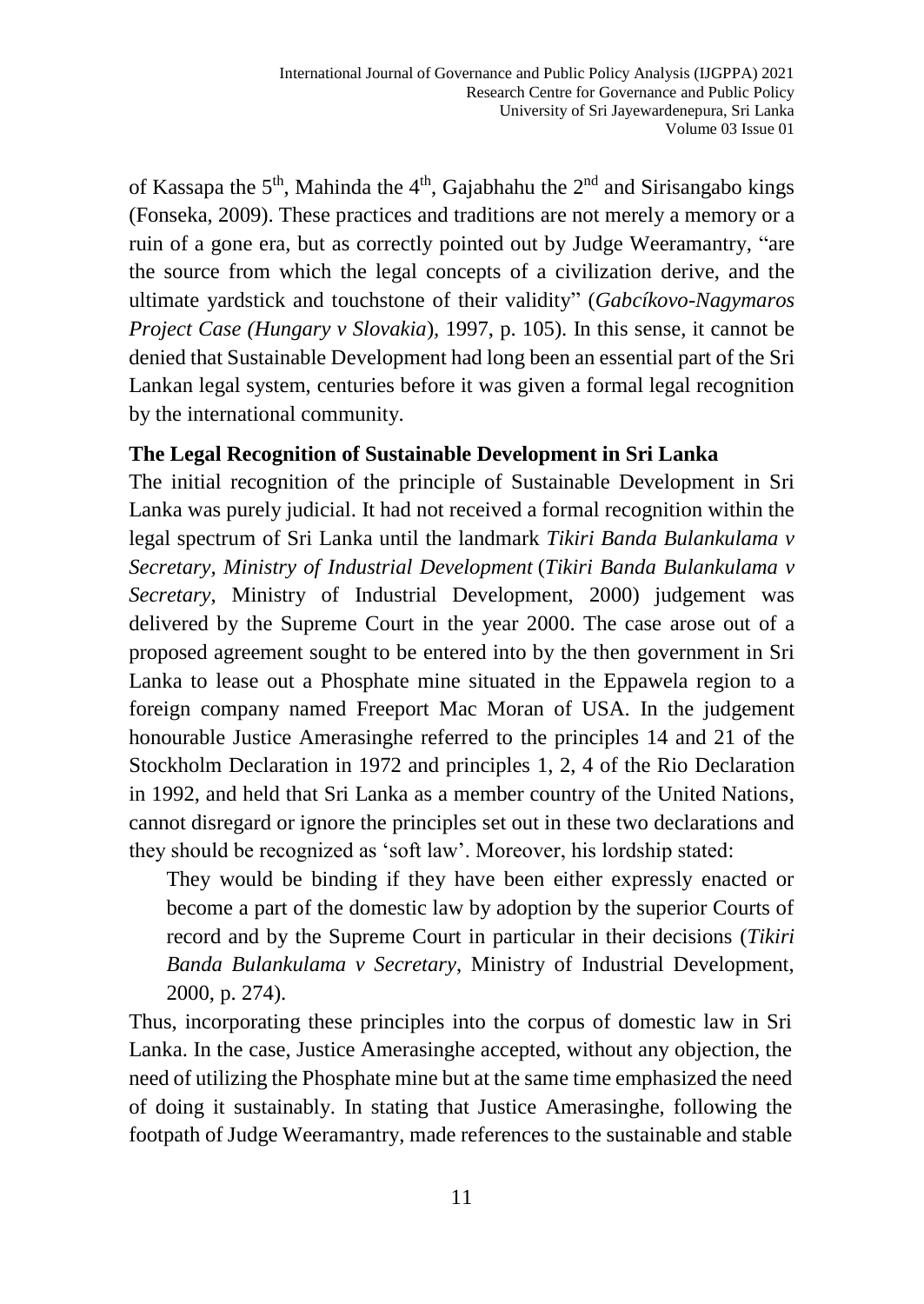agricultural development system prevailed in the ancient Sri Lanka, and recognized that the present rulers ought to do what the ancient rulers did; harnessing the key natural resources available within their natural habitats. However, his lordship further stated, "in doing so, due regard should be made by the authorities concerned to the general principle encapsulated in the phrase 'Sustainable Development' namely that human development and the use of natural resources must take place in a sustainable manner". Stating that the honourable judge reiterated:

"The human development paradigm needs to be placed within the context of our infinite environment so as to ensure the future sustainability of the mineral resources and of the water and soil conservation ecosystems of the Eppawela region, and of the North Central Province and Sri Lanka in general" (*Tikiri Banda Bulankulama v Secretary*, Ministry of Industrial Development, 2000, p. 279).

The judgement laid down three rules to be followed in utilizing natural resources:

"First, the conservation of natural resources for the benefit of future generations - the principle of inter-generational equity; second, the exploration of natural sources in a manner which is 'sustainable', or 'prudent' - principle of sustainable use: the integration of environmental considerations into economic and other development plans, programmes and projects - the principle of integration of environmental and development needs" (*Tikiri Banda Bulankulama v Secretary*, Ministry of Industrial Development, 2000, p. 279).

*Bulankulama* judgement thus justified the use of Sustainable Development principle in the absence of any legislative recognition in two basic ends; the principle is rooted in the ancient traditions and religious practices in Sri Lanka and, the adoption and application of the principle is a part of the international obligation of the country.

In the subsequent *Watte Gedara Wijebanda v Conservator General of Forest and eight others,* the honourable Justice Shiranee Thilakawardena linked the principle of Sustainable Development with the public trust doctrine and held: "Under the public trust doctrine as adopted in Sri Lanka, the State is enjoined to consider contemporaneously, the demands of Sustainable Development through the efficient management of resources for the benefit of all and the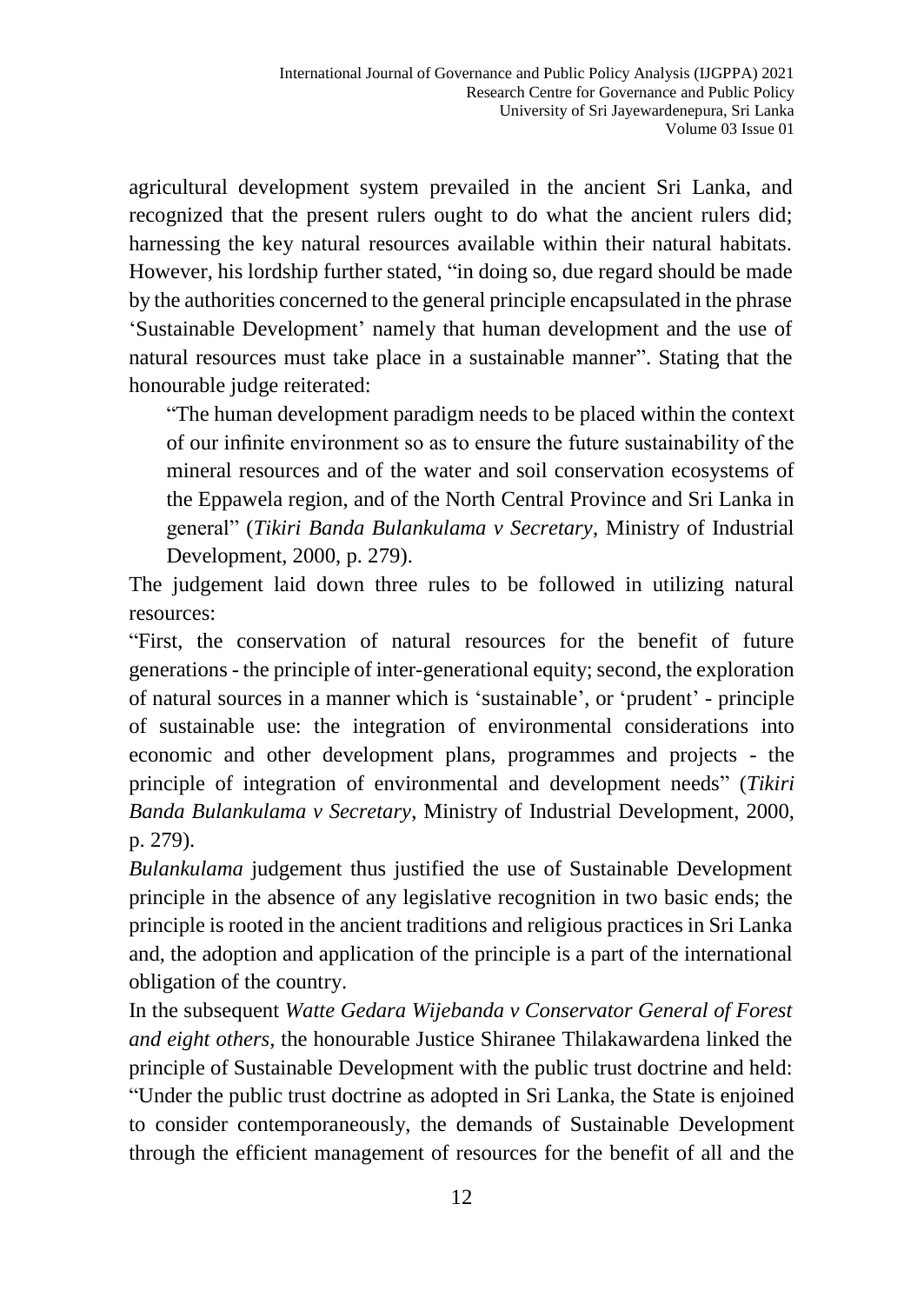protection and regeneration of our environment and its resources" (*Watte Gedara Wijebanda v Conservator General of Forest and eight others*, 2007, p. 358).

Her Lordship recognized Sustainable Development as "encapsulating the meaning that natural resources must be utilized in a sustainable manner, in keeping with the principle of intergenerational equity. It requires that the state as the guardian of the natural resource base does not compromise the needs of future generations whilst attempting to meet and fulfill the present need for development and commercial prosperity or short term gain". Following the *Bulakulama* approach, the honourable judge held that although the principles of Rio and Stockholm declarations are not legally binding, they form an integral part of the environment protection legal regime in Sri Lanka (*Watte Gedara Wijebanda v Conservator General of Forest and eight others*, 2007, p. 358).

In the most recent environment related Supreme Court judgement, *Ravindra Gunawardena Kariyawasam v Central Environmental Authority and others,*  Justice Prasanna Jayawardena upheld the principle of Sustainable Development in very vivid terms (*Ravindra Gunawardena Kariyawasam v Central Environmental Authority and others*, 2019). The judgement arose out of a case where a company; Northern Power Company (Pvt) Ltd has operated a thermal power station in Chunnakam area in Jaffna, in a manner which has polluted groundwater making it unfit for human use. In the case court held that:

"The State and its agencies are undoubtedly required to assist or undertake infrastructure projects, large scale agricultural projects, industrialisation projects and other development projects which are aimed at achieving economic progress, an equitable division of prosperity and a good standard of living and quality of life for all Sri Lankans. At the same time, it must be ensured that such endeavours are geared to achieve 'Sustainable Development'. It is hardly necessary to say here that projects in the name of 'Development' which harm the environment result more in a deterioration in the quality of life of people of the country which comes inevitably with the destruction of the environment, than in true development" (*Ravindra Gunawardena Kariyawasam v Central Environmental Authority and others*, 2019, p.51).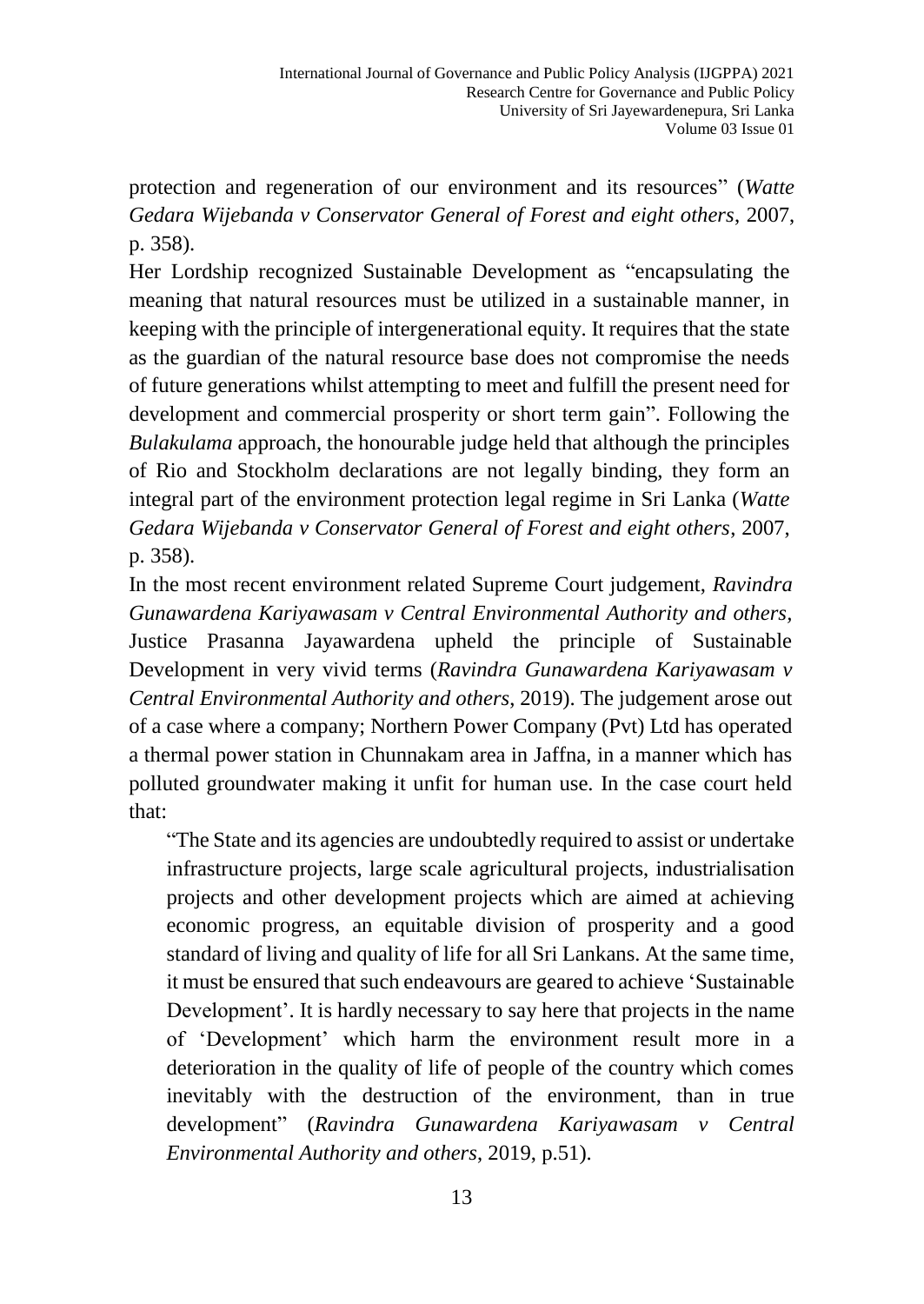The honourable judge established that the provisions of the National Environmental Act, No. 47 of 1980 are designed to achieve Sustainable Development, and the Central Environmental Authority and Board of Investment have a duty to ensure Sustainable Development as far as it is practical and possible. The failure to conduct a proper Environmental Impact Assessment with regard to the operations of the Chunnakam power plant was thus held to be a breach of this duty vested within these two institutions.

Therefore, it is well-manifested that the judiciary has played an extremely significant role in the recognition and application of the principle of Sustainable Development in the domestic context of Sri Lanka. The domestic legal recognition of the principle follows the same path adopted in the key international environmental instruments; Stockholm and Rio declarations. While the conformity of the local recognition of the principle with international standards is praiseworthy, Sri Lanka has also failed to protect the environment against adverse developmental activities for the inherent values that nature represents which does not hold a direct link to human beings. By contrast, the contemporary legal trend in the international arena is the recognition of independent and inherent rights of the environment through constitutional, legislative or judicial mechanisms. As per Chapter 7 of the Constitution of Ecuador which was enacted in 2008, rights of nature are recognised as "following the Andean belief of divinity of mother Earth or Pachamama". Also, Bolivia adopted rights of nature into its legislative framework through "the Law of Mother Earth (Ley de Derechos de La Madre Tierra) in 2010 and, the Framework Law of Mother Earth and Integral Development for Living Well (Ley Marco de la Madre Tierra y Desarrollo Integral para Vivir Bien) (Framework Law) in 2012". New Zealand implemented the rights of nature through the Te Urewera Act in 2014 and Te Awa Tupua (Whanganui River Claims Settlement) Act of 2017. India adopted rights of nature through *Mohd Salim v State of Uttarakhand and others* (*Mohd Salim v State of Uttarakhand and others,* 2017) and *Lalit Miglani v State of Uttarakhand and others* (*Lalit Miglani v State of Uttarakhand and others*, 2017) which recognized the Ganges and Yamuna rivers as legal persons. The recognition of rights of nature will provide the judiciary an avenue to safeguard nature against developmental activities for the inherent values that they hold without necessarily having to link it to human beings.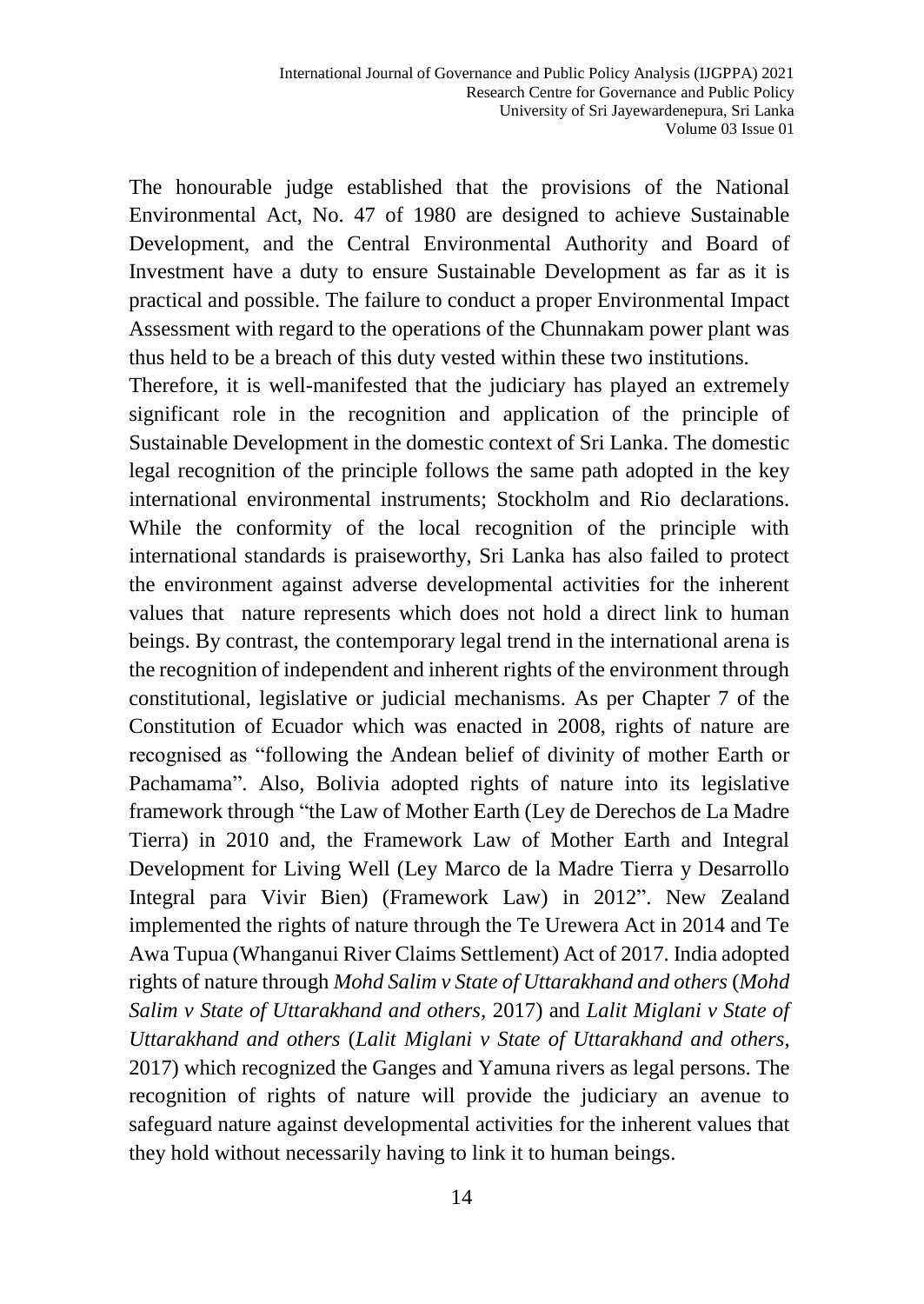In 2017, Sri Lanka Sustainable Development Act, No. 19 of 2017 was enacted with the objectives of ensuring that the national policy and strategy on Sustainable Development is prepared, providing the legal framework for developing and implementing such national policy and strategy, ensuring an ecologically efficient use of natural, social and economic resources, promoting the integration and maintaining the equipoise of environmental, economic and social factors in the making of all decisions by government and formulating strategies to facilitate these objectives. However, the real world impact of this enactment has been extremely limited and still there has been no judicial decision which has enforced the provisions of this relatively novel act.

#### **Conclusion and Recommendations**

The idea emphasized by the Sustainable Development principle that the economic development should be environmentally benign and socially inclusive is clearly reflected in the Sri Lankan religious practice and the ancient tradition. Therefore, the principle is not a novel concept to be adopted fresh. However, irrespective of its strong, deep rooted attachment to the foundation of the legal system in Sri Lanka, up until 2017, the legal framework did not specifically recognize Sustainable Development. In this backdrop, the role played by the judiciary in Sri Lanka in the recognition of the Sustainable Development principle is extremely progressive and vibrant. During the time, when Sustainable Development had not been recognized specifically anywhere in the legislative body of Sri Lanka, the judiciary, most particularly the Supreme Court of Sri Lanka upheld, applied and adopted the principle referring to international legal instruments, and the traditions and practices rooted in the Sri Lankan society. In doing so the judiciary followed the exact footpath set by its international counterpart, the International Court of Justice. Therefore, it is not erroneous to hold that the legal recognition of Sustainable Development in Sri Lanka follows international standards. However, it was also evident that the modern reading of the strong version of Sustainable Development which places much weight on the environmental protection limb of Sustainable Development has not been adopted in Sri Lanka. The country's reading of Sustainable Development has always been on the necessity of harmonizing economic development with environmental protection.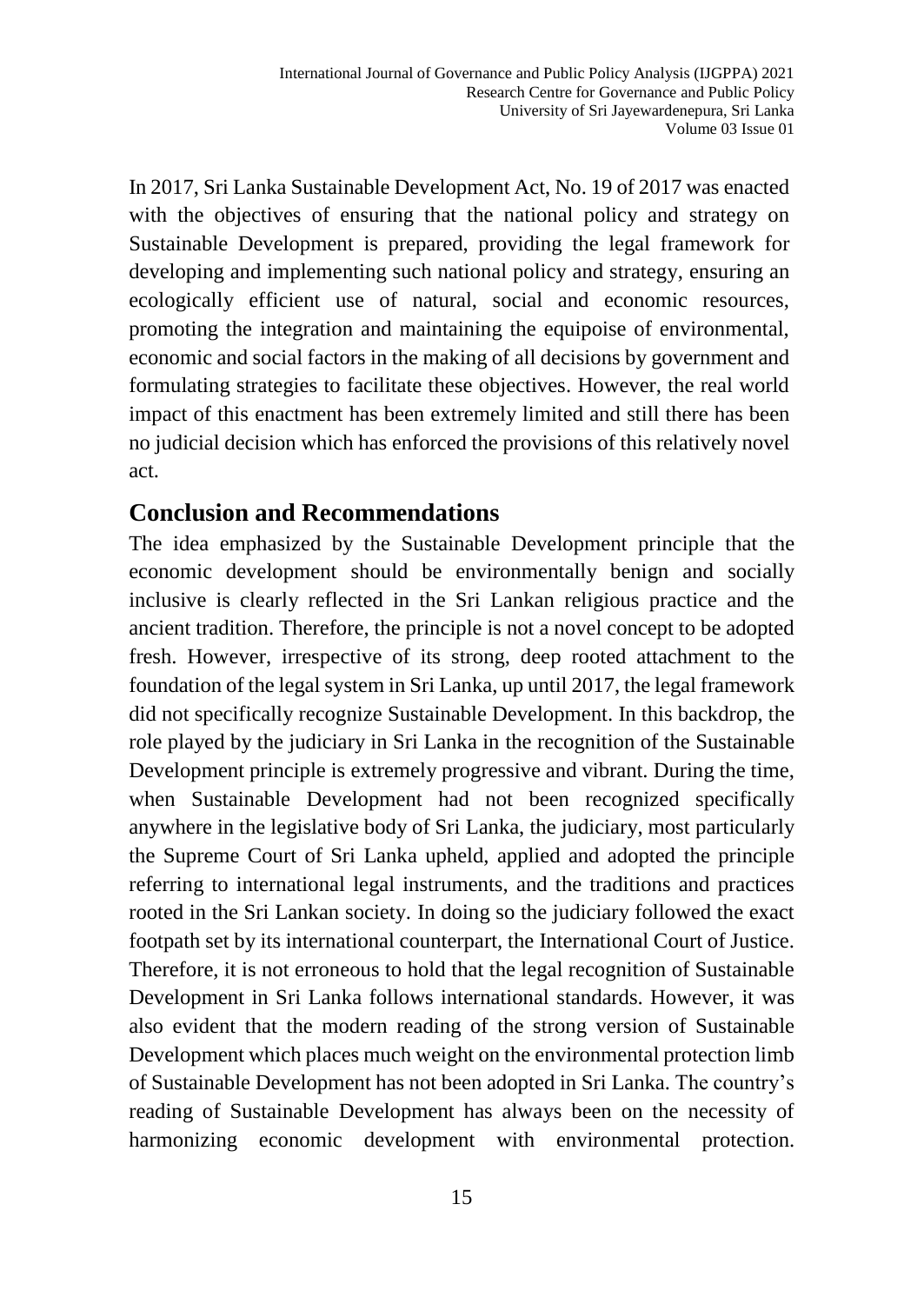However, given the rate of environmental deterioration, destruction and pollution, maybe the time has come for Sri Lanka to adopt and uphold the strong Sustainable Development for the sake of humans, nature and all its constituents. Accordingly, if Sustainable Development can be promoted and implemented within the legislative discourse of Sri Lanka, it is beyond doubt that the judiciary will be further empowered to discharge their duties in environmental protection of the nation. This opens the path to new scholarly researches which can focus on how the principle of sustainable development can be so introduced within the legislative corpus of Sri Lanka.

#### **References**

- Barral, V. (2012). Sustainable Development in International Law: Nature and Operation of an Evolutive Legal Norm. *The European Journal of International Law,* 377–400.
- Basnayake, D. S. (2016). Buddhist Insights for Pragmatic Environmental Conservation as Shown in Vanaropa-Sutta [Paper Presentation]. Proceedings of the International Conference on the Humanities, University of Kelaniya, Kelaniya, Sri Lanka.
- Bosselmann, K. (2006). Strong and Weak Sustainable Development: Making the Difference in the Design of Law. *South African Journal of Environmental Law and Policy***,** *13*, 39-49.
- Boyle, A. (1997). The Gabčikovo-Nagymaros Case: New Law in Old Bottles. *Yearbook of International Environmental Law*, *8*, 13–20.
- Brundtland, G. (1987). *Our Common Future: The World Commission on Environment and Development*. Oxford University Press: Oxford.
- Carson, R. (1962). *The Silent Spring.* Houghton Mifflin: Boston.
- Chynoweth, P. (2004). The Idea of the University and the Contemporary Legal Academy. *Sydney Law Review*, *26*, 481–502.
- Davis, S. (2017). *Research Methods - Comparative Methodology.* [https://uweascllmsupport.wordpress.com/2017/11/15/research](https://uweascllmsupport.wordpress.com/2017/11/15/research-methods-comparative-methodology/)[methods-comparative-methodology/](https://uweascllmsupport.wordpress.com/2017/11/15/research-methods-comparative-methodology/)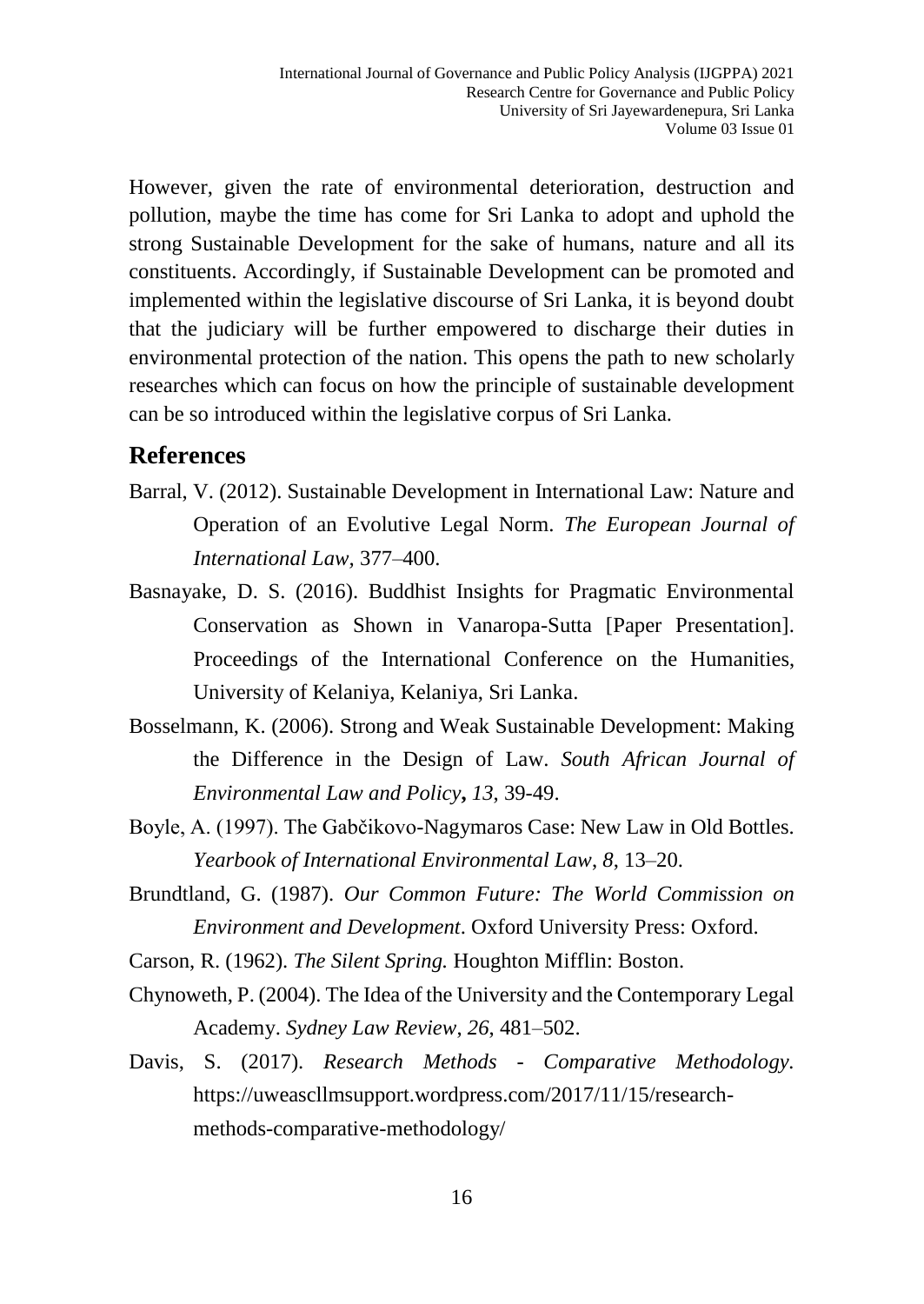- De Mel, M. & Sirimanne, N. (2009). Environmental Challenges and Basic Legal Principles. In Gomez, M. (Ed.), *Judges on Environmental Law*  (pp. 9- 72). Environmental Foundation Limited, Colombo 05, Sri Lanka.
- Fonseka, L. (2009). හෙළ රජ දරුවන්හේ පරිසර ප්රතිපත්තති *(Environmental Policies of Ancient Sinhala Kings),* Lalitha Fonseka: Colombo.
- *Gabcíkovo-Nagymaros Project Case (Hungary v Slovakia)*, ICJ Reports 78 (1997).

Geiger, W. (2003). *The Mahavamsa.* Asian Educational Services: New Delhi.

Grossfeld, B. (1990). *The Strength and Weakness of Comparative Law.* Clarendon Press: Oxford.

Jowette, B. (1885). *The Politics of Artistotle.* Oxford University Press: Oxford. *Lalit Miglani v State of Uttarakhand and others*, HC U'chal. (2017).

Lowe, V. (2012). Sustainable Development and Unsustainable Arguments. In D. Freestone & A. Boyle (Eds.), *International Law and Sustainable Development: Past Achievements and Future Challenges,* pp. 19–38. Oxford University Press, Oxford.

*Mohd Salim v State of Uttarakhand and others*, HC U'chal. (2017).

- Piruvana Poth Wahanse. (2008). Mahamevna Sadhaham Prakashana: Colombo.
- Ranasinghe, I. (2020)*. Anawilundawa Wetland Destruction: Businessman, Backhoe Driver Remanded.* [https://economynext.com/anawilundawa](https://economynext.com/anawilundawa-wetland-destruction-businessman-backhoe-driver-remanded-73481/)[wetland-destruction-businessman-backhoe-driver-remanded-73481/](https://economynext.com/anawilundawa-wetland-destruction-businessman-backhoe-driver-remanded-73481/)
- Ranawana, A. (2020). *President Orders Resumption of Road Construction through Sinharaj*a. [https://economynext.com/president-orders](https://economynext.com/president-orders-resumption-of-road-construction-through-sinharaja-73440/)[resumption-of-road-construction-through-sinharaja-73440/](https://economynext.com/president-orders-resumption-of-road-construction-through-sinharaja-73440/)
- *Ravindra Gunawardena Kariyawasam v Central Environmental Authority and others*, SC (FR) Application No. 141/2015. (2019).
- The Dhammapada. (1985). Buddhist Publication Society: Kandy.